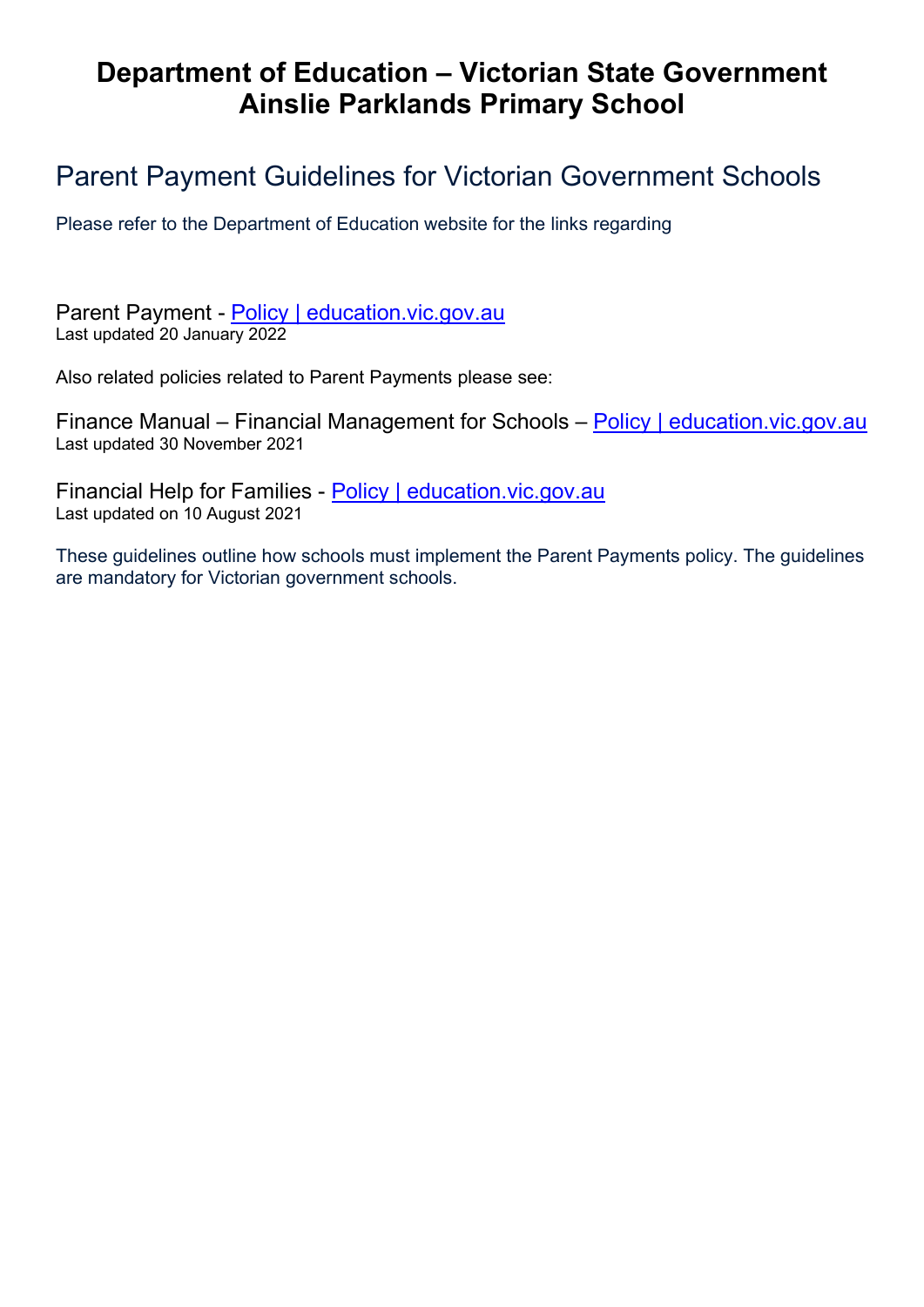# **PARENT PAYMENTS POLICY**

## **ONE PAGE OVERVIEW**

## **FREE INSTRUCTION**

Schools provide students with free instruction and ensure students have free access to all items, activities and services that are used by the school to fulfil the standard curriculum requirements in Victorian Curriculum F-10, VCE and VCAL.

**JCATION** 

Schools may invite parents to make a financial contribution to support the school.

## **PARENT PAYMENT REQUESTS**

Schools can request contributions from parents under three categories:

#### **Curriculum Contributions**

Voluntary financial contributions for curriculum items and activities which the school deems necessary for students to learn the Curriculum.

### Other **Contributions**

Voluntary financial contributions for noncurriculum items and activities that relate to the school's functions and objectives.

### **Extra-Curricular Items** and Activities

**TORIA** 

Education and Training

Items and activities that enhance or broaden the schooling experience of students and are above and beyond what the school provides for free to deliver the Curriculum. These are provided on a user-pays basis.

Schools may also invite parents to supply or purchase educational items to use and own (e.g. textbooks, stationery, digital devices).

## **FINANCIAL HELP FOR FAMILIES**

- Schools put in place financial hardship arrangements to support families who cannot pay for items or activities so that their child doesn't miss out.
- Schools have a nominated parent payment contact person(s) that parents can have a confidential discussion with regarding financial hardship arrangements.



## **SCHOOL PROCESSES**

Schools must obtain school council approval for their parent payment arrangements and publish all requests and communications for each year level on their school website for transparency.